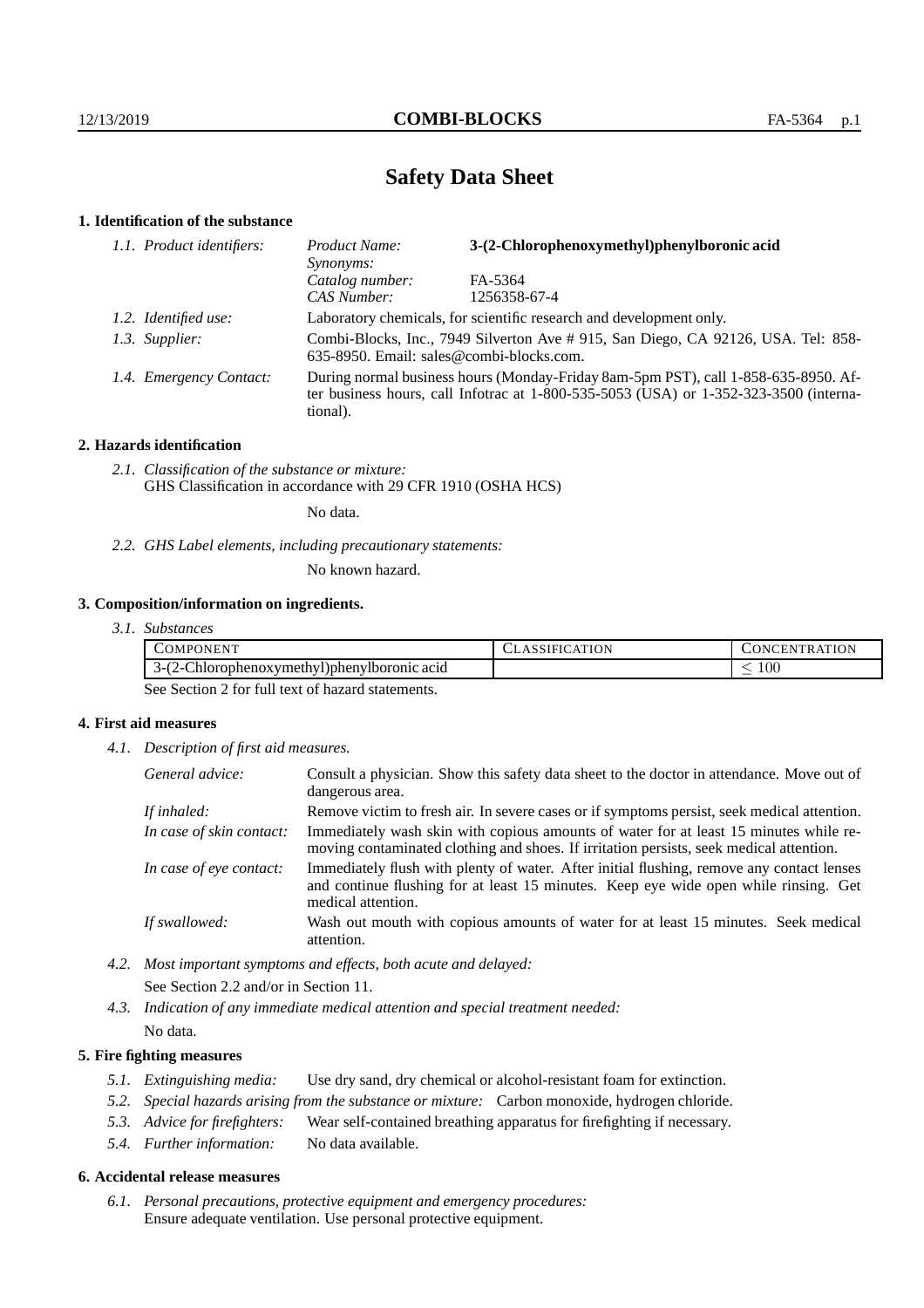| 6.2. Environmental precautions: |                                                                                                                                                                                                                                                                    |                                                                                                                                                                                                                                                                                                                        |  |  |  |
|---------------------------------|--------------------------------------------------------------------------------------------------------------------------------------------------------------------------------------------------------------------------------------------------------------------|------------------------------------------------------------------------------------------------------------------------------------------------------------------------------------------------------------------------------------------------------------------------------------------------------------------------|--|--|--|
|                                 | Should not be released into the environment. See Section 12 for additional ecological information.                                                                                                                                                                 |                                                                                                                                                                                                                                                                                                                        |  |  |  |
|                                 |                                                                                                                                                                                                                                                                    | 6.3. Methods and materials for containment and cleaning up:                                                                                                                                                                                                                                                            |  |  |  |
|                                 | Sweep up or vacuum up spillage and collect in suitable container for disposal.                                                                                                                                                                                     |                                                                                                                                                                                                                                                                                                                        |  |  |  |
|                                 | 6.4. Reference to other sections:                                                                                                                                                                                                                                  |                                                                                                                                                                                                                                                                                                                        |  |  |  |
|                                 | Refer to protective measures listed in Sections 8 and 13.                                                                                                                                                                                                          |                                                                                                                                                                                                                                                                                                                        |  |  |  |
|                                 | 7. Handling and storage                                                                                                                                                                                                                                            |                                                                                                                                                                                                                                                                                                                        |  |  |  |
|                                 | 7.1. Precautions for safe handling: Avoid contact with skin and eyes. Avoid inhalation of vapour or mist. Keep away<br>from sources of ignition - No smoking. Take measures to prevent the build up of electro-<br>static charge. For precautions see section 2.2. |                                                                                                                                                                                                                                                                                                                        |  |  |  |
|                                 |                                                                                                                                                                                                                                                                    | 7.2. Conditions for safe storage, including any incompatibilities: Keep container tightly closed in a dry and well-ventilated<br>place. Containers which are opened must be carefully resealed and kept upright to prevent<br>leakage.                                                                                 |  |  |  |
|                                 | 7.3. Specific end use(s):                                                                                                                                                                                                                                          | Laboratory chemicals, for scientific research and development only.                                                                                                                                                                                                                                                    |  |  |  |
|                                 | 8. Exposure Controls / Personal protection                                                                                                                                                                                                                         |                                                                                                                                                                                                                                                                                                                        |  |  |  |
| 8.1. Control parameters:        |                                                                                                                                                                                                                                                                    |                                                                                                                                                                                                                                                                                                                        |  |  |  |
|                                 | Components with workplace control parameters: Contains no substances with occupational exposure limit values.                                                                                                                                                      |                                                                                                                                                                                                                                                                                                                        |  |  |  |
|                                 | 8.2. Exposure controls:                                                                                                                                                                                                                                            |                                                                                                                                                                                                                                                                                                                        |  |  |  |
|                                 |                                                                                                                                                                                                                                                                    | Appropriate engineering controls: Ensure that eyewash stations and safety showers are close to the workstation<br>location. Ensure adequate ventilation, especially in confined areas.                                                                                                                                 |  |  |  |
|                                 | Personal protective equipment:                                                                                                                                                                                                                                     |                                                                                                                                                                                                                                                                                                                        |  |  |  |
|                                 | Eye/face protection:                                                                                                                                                                                                                                               | Wear appropriate protective eyeglasses or chemical safety goggles as described by OSHA's<br>eye and face protection regulations in 29 CFR 1910.133 or European Standard EN166.                                                                                                                                         |  |  |  |
|                                 | Skin protection:                                                                                                                                                                                                                                                   | Handle with gloves. Gloves must be inspected prior to use. Use proper glove removal<br>technique (without touching glove's outer surface) to avoid skin contact with this product.<br>Dispose of contaminated gloves after use in accordance with applicable laws and good<br>laboratory practices. Wash and dry hands |  |  |  |
|                                 | <b>Body Protection:</b>                                                                                                                                                                                                                                            | Complete suit protecting against chemicals, Flame retardant antistatic protective clothing.,<br>The type of protective equipment must be selected according to the concentration and<br>amount of the dangerous substance at the specific workplace.                                                                   |  |  |  |
|                                 | Respiratory protection:                                                                                                                                                                                                                                            |                                                                                                                                                                                                                                                                                                                        |  |  |  |

Control of environmental exposure: Prevent further leakage or spillage if safe to do so. Do not let product enter drains.

# **9. Physical and chemical properties**

*9.1. Information on basic physical and chemical properties*

| (a)                | Appearance:                                   | Solid          |
|--------------------|-----------------------------------------------|----------------|
| (b)                | Odour:                                        | No data        |
| (c)                | Odour Threshold:                              | No data        |
| (d)                | pH:                                           | No data        |
| (e)                | Melting point/freezing point:                 | $150 - 160$ °C |
| (f)                | Initial boiling point and boiling range:      | No data        |
| (g)                | Flash point:                                  | No data        |
| (h)                | Evaporatoin rate:                             | No data        |
| (i)                | Flammability (solid, gas):                    | No data        |
| (j)                | Upper/lower flammability or explosive limits: | No data        |
| $\left( k\right)$  | Vapour pressure:                              | No data        |
| (1)                | Vapour density:                               | No data        |
| (m)                | Relative density:                             | No data        |
| (n)                | Water solubility:                             | No data        |
| $\left( 0 \right)$ | Partition coefficient: n-octanol/water:       | No data        |
| (p)                | Auto-ignition:                                | No data        |
| (q)                | Decomposition temperature:                    | No data        |
| (r)                | Viscosity:                                    | No data        |
| (s)                | Explosive properties:                         | No data        |
| (t)                | Oxidizing properties:                         | No data        |